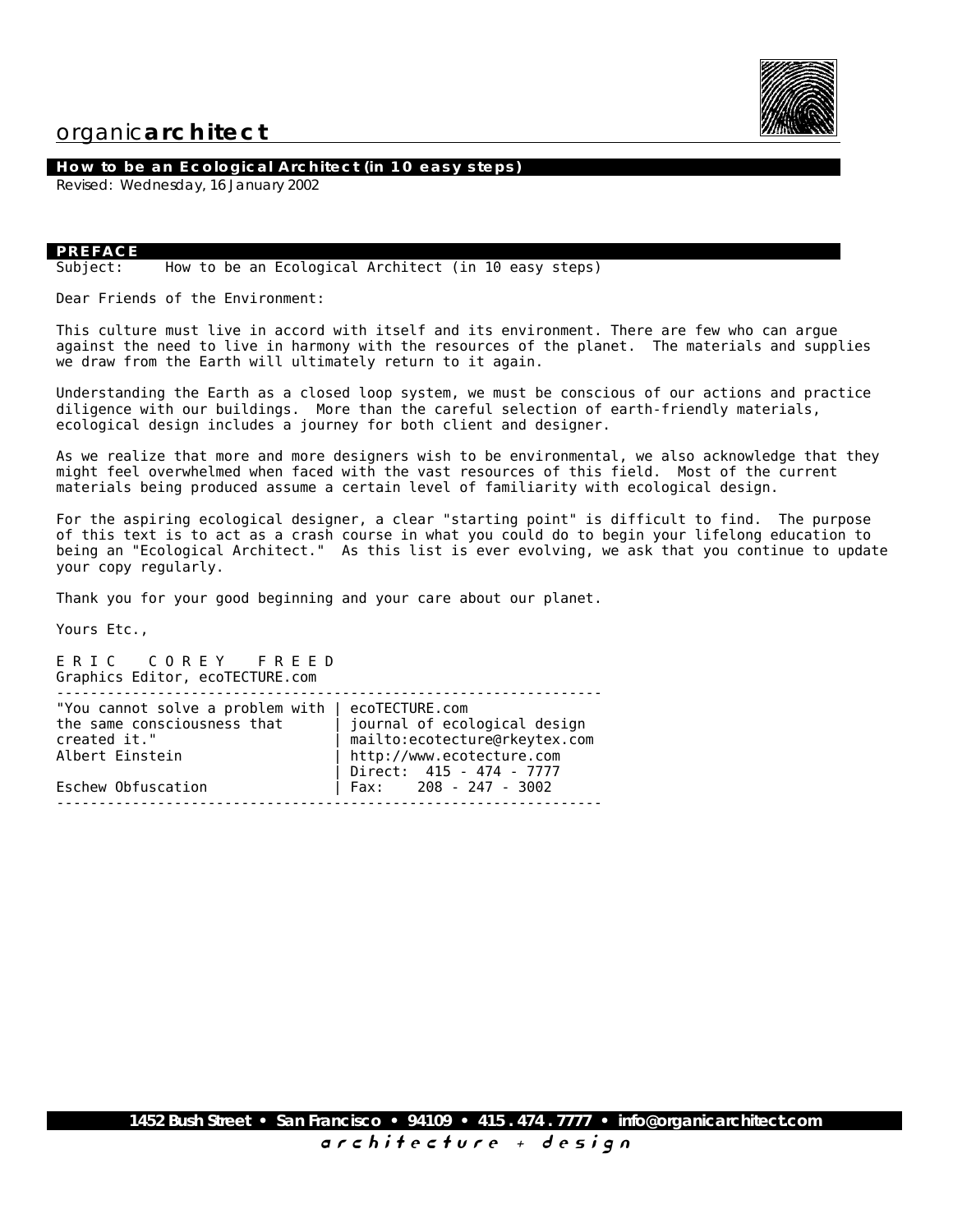

### **INTRODUCTION**

So, you want to be an ecological designer? While there are many concepts and ideas to understand, you have taken the first, and most important step: you have sought a place to begin. Please do not feel discouraged by the amount of information. Everyone must begin at a beginning, and by just beginning, you have already made a difference.

### **1: BUY (& USE) THESE REFERENCE BOOKS:**

ADPSR: Architectural Resource Guide and Database Edited by David Kibbey http://www.adpsr-norcal.org/adpsr/menu/ResourceGuide/resourceguide.html

The HOK Guidebook to Sustainable Design by Sandra F. Mendler, William Odell Price: \$70.00 http://www.amazon.com/exec/obidos/ASIN/0471379069/rkeytexDESIGN

The Ecological Design Handbook by Fred Stitt (Editor) Price: \$79.95 http://www.amazon.com/exec/obidos/ASIN/0070614997/rkeytexDESIGN

Green Building Resource Guide by John Hermannsson Price: \$30.36 http://www.amazon.com/exec/obidos/ASIN/1561582190/rkeytexDESIGN

Prescriptions for a Healthy House : A Practical Guide for Architects, Builders and Homeowners by Paula Baker Price: \$23.96 http://www.amazon.com/exec/obidos/ASIN/0970210701/rkeytexDESIGN

Alternative Construction: Contemporary Natural Building Methods by Lynne Elizabeth (Editor), Cassandra Adams Price: \$70.00 http://www.amazon.com/exec/obidos/ASIN/0471249513/rkeytexDESIGN

The Alternative Building Sourcebook : Traditional, Natural and Sustainable Building Products and Services by Steve K. Chappell (Editor), James J. Marks Price: \$19.95 http://www.amazon.com/exec/obidos/ASIN/1889269018/rkeytexDESIGN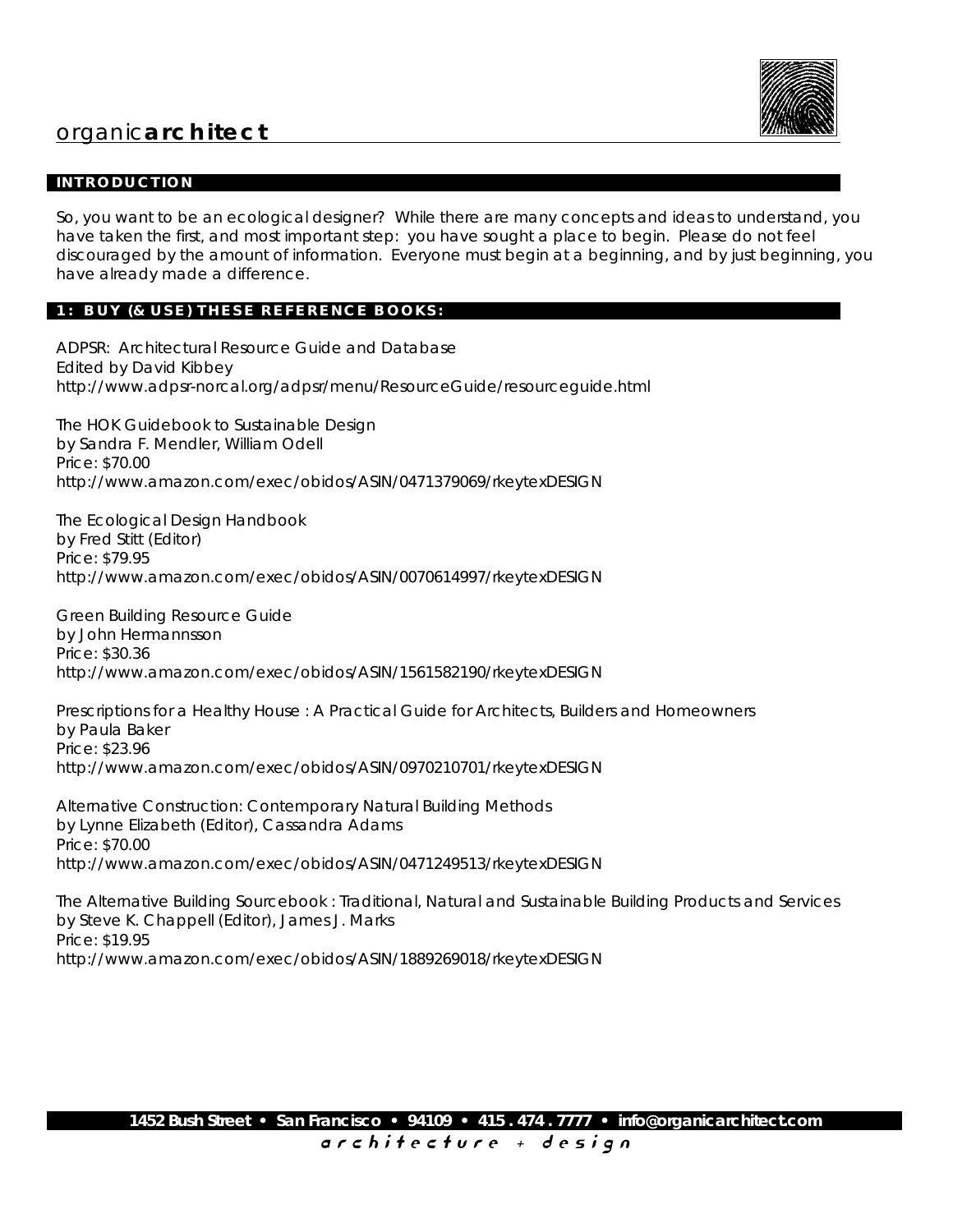

### **2: BUY (& READ) THESE THEORY BOOKS:**

R. Buckminster Fuller: Your Private Sky, The Art of Design Science by Joachim Krausse (Editor) Price: \$52.00 http://www.amazon.com/exec/obidos/ASIN/3907044886/rkeytexdesign

Green Architecture James Wines Price: \$19.99 http://www.amazon.com/exec/obidos/ASIN/3822863033/rkeytexdesign

A Primer on Sustainable Building by Dianna Lopez Barnett, William D. Browning Price: \$16.95 http://www.amazon.com/exec/obidos/ASIN/1881071057/rkeytexdesign

From Eco-Cities to Living Machines : Principles of Ecological Design by Nancy Jack Todd (Contributor) Price: \$15.16 http://www.amazon.com/exec/obidos/ASIN/1556431503/rkeytexDESIGN

Ecological Design by Sim Van Der Ryn Price: \$17.56 http://www.amazon.com/exec/obidos/ASIN/1559633891/rkeytexDESIGN

Designing With Nature : The Ecological Basis for Architectural Design by Ken Yeang, Kenneth Yeang Price: \$27.96 http://www.amazon.com/exec/obidos/ASIN/0070723176/rkeytexDESIGN

Design for Human Ecosystems : Landscape, Land Use, and Natural Resources by John Tillman Lyle, Joan Woodward Price: \$30.00 http://www.amazon.com/exec/obidos/ASIN/155963720X/rkeytexDESIGN

Natural Capitalism : Creating the Next Industrial Revolution by Paul Hawken Price: \$21.56 http://www.amazon.com/exec/obidos/ASIN/0316353167/rkeytexDESIGN

For additional titles, contact me at: info@organicarchitect.com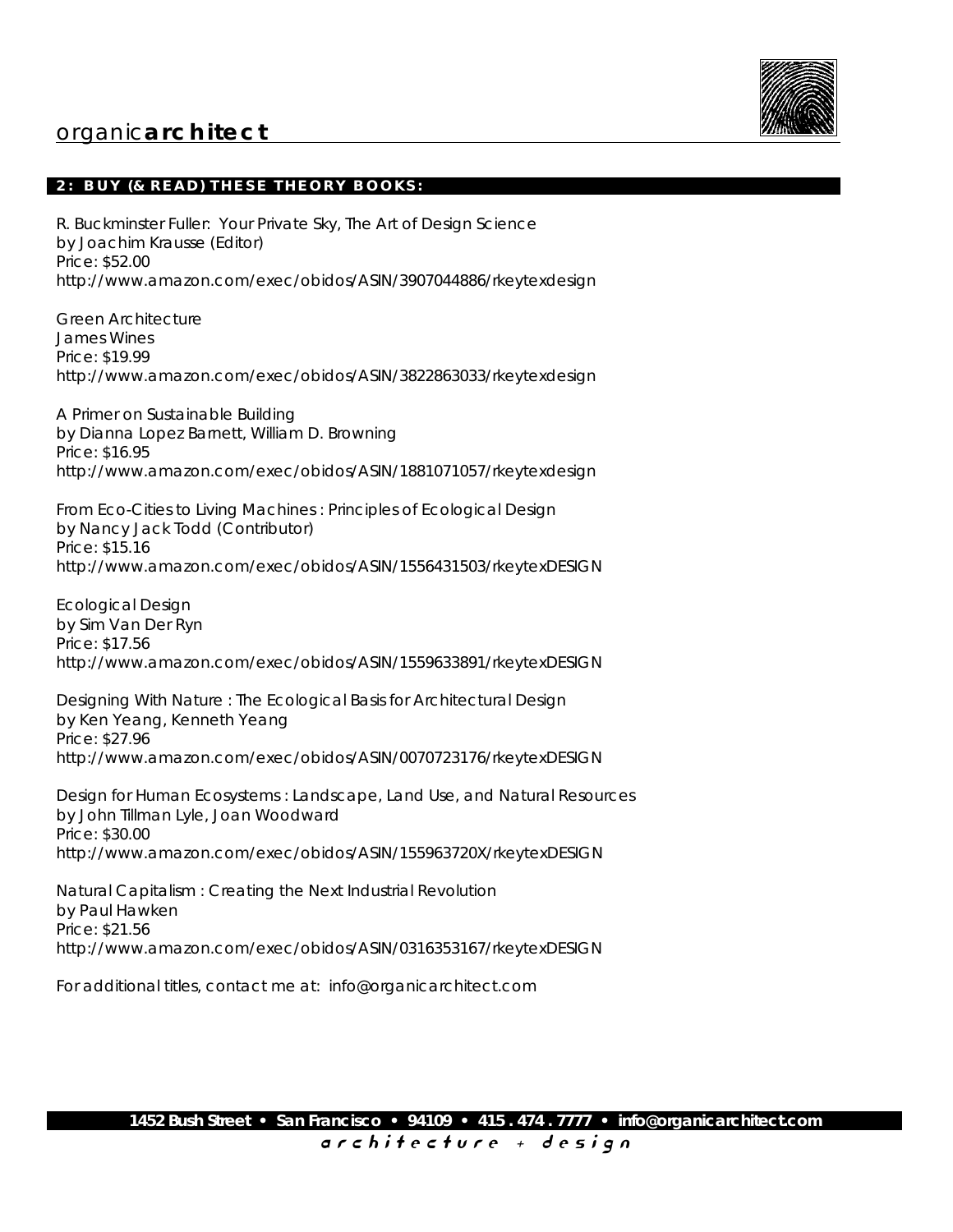

### **3: SUBSCRIBE TO THESE JOURNALS:**

ecoTECTURE: The Online Journal of Ecological Design http://www.ecotecture.com The goal of ecoTECTURE is to empower our readers to solve environmental problems. We accomplish this by providing timely, mission-critical information about the rapidly developing field of ecological design. Email: info@ecotecture.com

**GreenClips** 

Twice a month GreenClips is distributed electronically to over 10,000 readers interested in sustainable building design. But we can't do it without the financial support of our sponsors and members. If you find GreenClips valuable, please consider becoming a sponsor or voluntary member. Email: chrishammer@greenclips.com or call 415.928.7941 for details,

The Atlantic Monthly http://www.theatlantic.com/politics/environ/environ.htm Thought-provoking, in-depth articles on various topics, environmental & otherwise.

E/The Environmental Magazine

http://www.emagazine.com/

E/The Environmental Magazine was conceived to create an independent publication on environmental issues- a magazine that could educate, inspire and empower Americans to make a difference for the environment.

Environmental News Network (ENN)

http://www.enn.com

ENN provides an easy-to-read and well-designed daily e-mail news digest including headlines and summaries of important environmental news worldwide. Other features include interactive polls, book reviews, live interviews and more.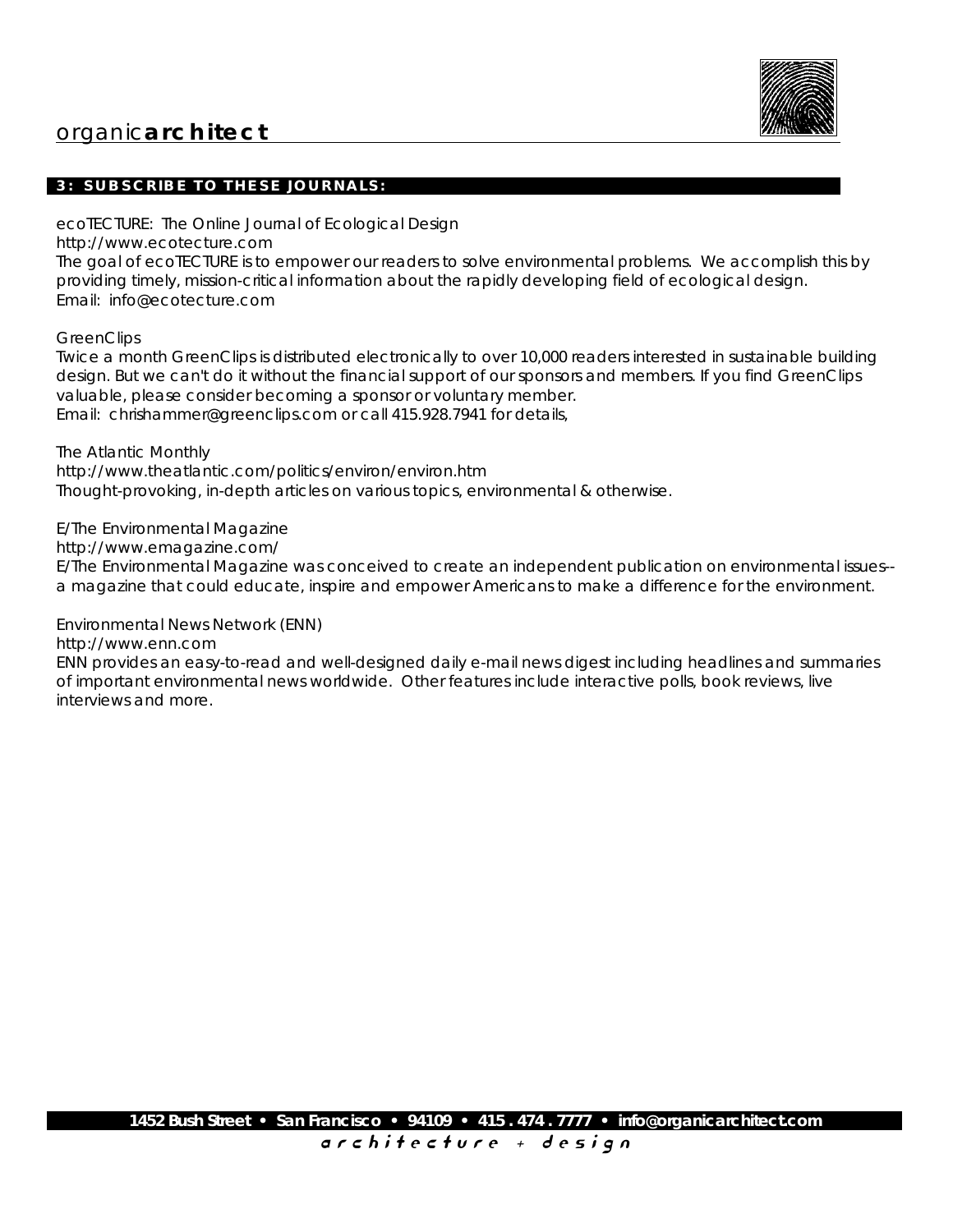

### **4: VISIT THESE WEBSITES:**

#### http://www.e-architect.com/pia/cote/

American Institute of Architects (AIA), Committee on the Environment (COTE) Promotes sustainable building designs and construction techniques. Site includes building case studies, technical papers, and other resources.

http://www.ucsusa.org/guides/greentips.html GreenTips: environmental ideas in action.

http://www.earthshare.org/news&resources/environmental\_resource\_guide.html

Environmental Resource Guide by Earth Share. Earth Share's member agencies devote their efforts to a wide variety of issues, from rainforests to oceans, and energy to animals.

#### http://www.ecomall.com

Earth's Largest Environmental Shopping Center: Your First Stop to Shop for Green Products That are Good for People and the Environment.

#### http://www.spaceshipEarth.org

spaceshipEARTH (sE) is a Web-based initiative designed to catalyze awareness and action towards realizing humanity's options for success. It is run by the Buckminster Fuller Institute.

#### http://www.greenguide.com/

The Green Building Resource Guide is a database of over 600 green building materials and products selected specifically for their usefulness to the design and building professions. This site is a companion to the book of the same name listed above.

#### http://www.greenspec.com/

GreenSpec. Information on 83 environmentally preferable building products. This is a small sample of what is included in the printed version which covers more than 1,200 products.

#### http://www.harrisdirectory.com

Harris Directory National on-line database of green building materials (available for purchase).

#### http://envirolink.netforchange.com/

EnviroLink Network is a comprehensive resource for individuals, organizations and businesses working for social and environmental change.

#### http://www.greenmarketplace.com/

GreenMarketplace is the leading guilt-free shopping e-retailer providing environmental goods, services and information on the Internet. Due to their highest product standards and commitment to ethical purchasing, they attract and offer the most earth-friendly and socially-conscious array of products available on the web.

#### http://www.epa.gov/epahome/topics.html

The mission of the U.S. Environmental Protection Agency is to protect human health and to safeguard the natural environment--air, water, and land--upon which life depends.

#### http://www.usgbc.org/

U.S. Green Building Council

A non-profit promoting green building policies, design practices, technologies, and building rating systems.

**1452 Bush Street • San Francisco • 94109 • 415 . 474 . 7777 • info@organicarchitect.com** a r c h i t e c t u r e + d e s i g n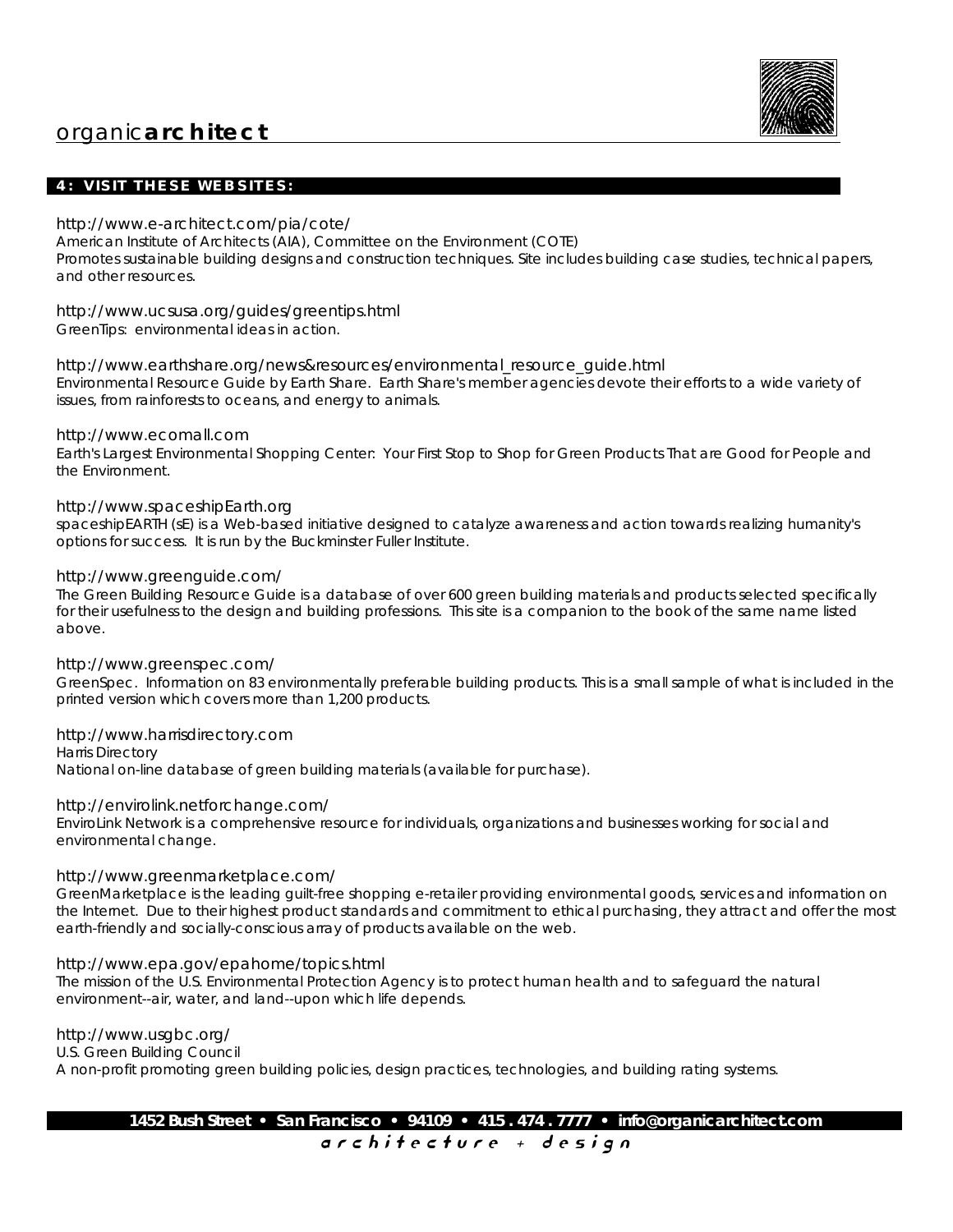

### **5: JOIN THESE ORGANIZATIONS:**

ADPSR (Architects/ Designers/ Planners for Social Responsibility): adpsr@aol.com -OR- http://www.adpsr-norcal.org ADPSR sponsors a lecture series in San Francisco and an email news service. Get involved with both.

Friends of Kebyar:

### http://www.kebyar.com

Friends of Kebyar is an international network of people interested in original and innovative design and Architecture, especially organic architecture that is not "mainstream" - Architecture that defies the tyranny of imported styles. We advocate creative and unusual solutions to the challenges facing today's designers.

### http://www.greenpeace.org/

Greenpeace is an independent, campaigning organisation which uses non-violent, creative confrontation to expose global environmental problems, and to force the solutions which are essential to a green and peaceful future.

### http://www.ran.org/

Rainforest Action Network works to protect the Earth's rainforests and support the rights of their inhabitants through education, grassroots organizing, and non-violent direct action.

### **6: GET INVOLVED:**

#### http://www.bioneers.org

The Bioneers seek to cultivate both a material and a spiritual basis for their ongoing conservation through practical and visionary solutions. The hold conferences and educate the public about the environment.

#### http://www.lgc.org/

A nonprofit, membership organization, the Local Government Commission (LGC) is composed of forwardthinking elected officials, city and county staff, and other interested individuals. Commission members are committed to developing and implementing local solutions to problems of state and national significance. The LGC provides a forum to help local governments create and sustain healthy environments and economies.

#### http://www.earthshare.org/

Earth Share, a federation of America's leading non-profit environmental and conservation charities, promotes environmental education and charitable giving in employee workplace campaigns. For more tips or to find out how your workplace can help the earth, email them at info@earthshare.org, or call (800) 875-3863.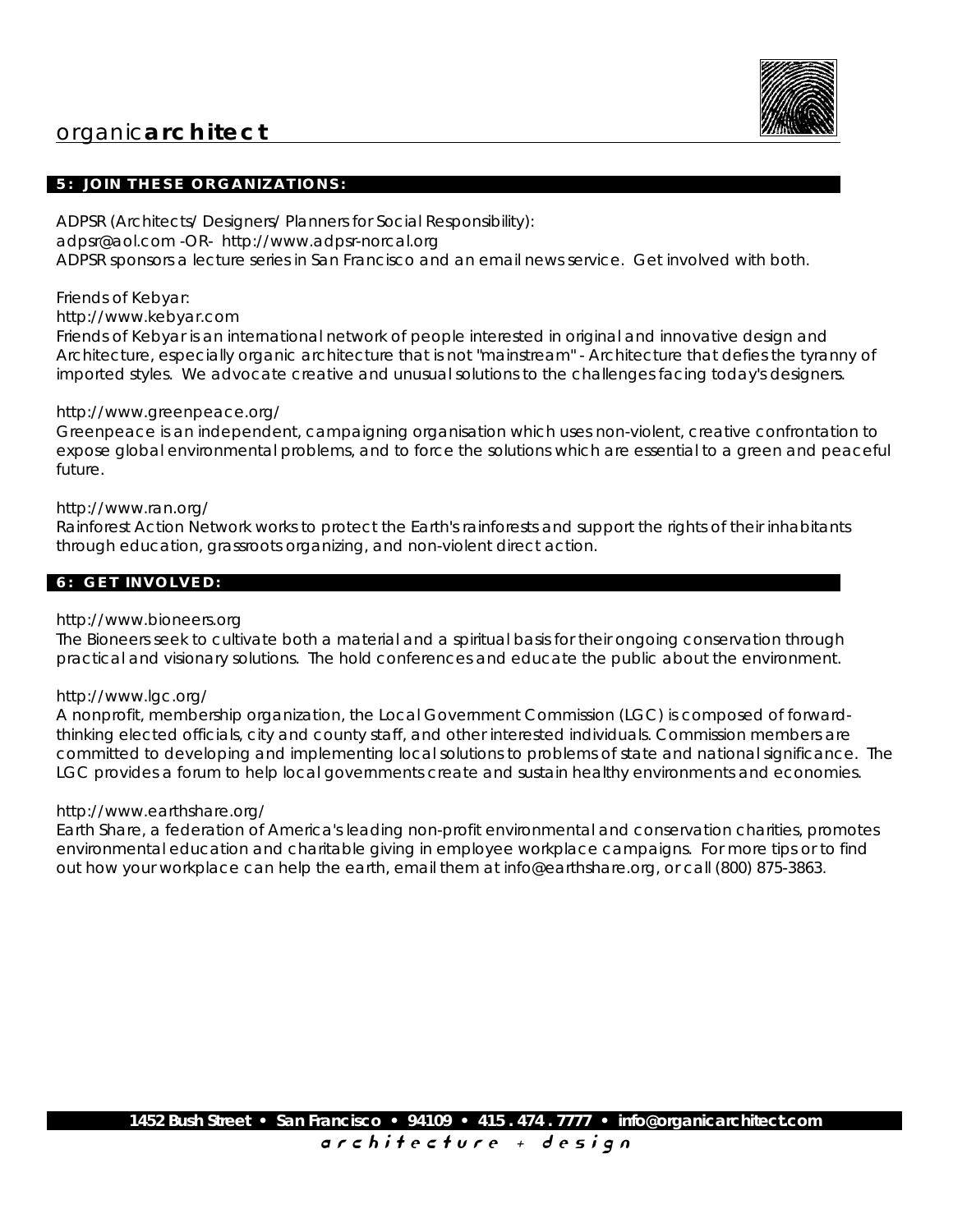

### **7: ATTEND LECTURES AND EVENTS:**

http://www.pge.com/pec/

The Pacific Energy Center is a resource of PG&E to educate architects and designers about conserving energy. During the past nine years, they have offered over 500 seminars, lectures, and workshops. Their lecture series is an incredible resource.

http://www.craigslist.org

craigslist is a community where people can: give each other a break, get the word out when it comes to everyday, real-world stuff restore the human voice to the Internet, in a humane, non-corporate, environment. Check it regularly for all types of local events for dozens of cities.

http://www.socialdomain.com/ SocialDomain.com is an events calendar.

\_\_\_\_\_\_\_\_\_\_\_\_\_\_\_\_\_\_\_\_\_\_\_\_\_\_\_\_\_\_\_\_\_\_\_\_\_\_\_\_\_\_\_

MORE LINKS: Political & Communities http://www.greenpeace.org/others/political1.shtml

Alternative Commercial: http://www.greenpeace.org/others/alternat.shtml

Anti-Nuclear: http://www.greenpeace.org/others/antinuke.shtml

Information & Education: http://www.greenpeace.org/others/edu&info.shtml

Other Institutes: http://www.greenpeace.org/others/othrngo1.shtml

Public Media: http://www.greenpeace.org/others/publiccdrom1.shtml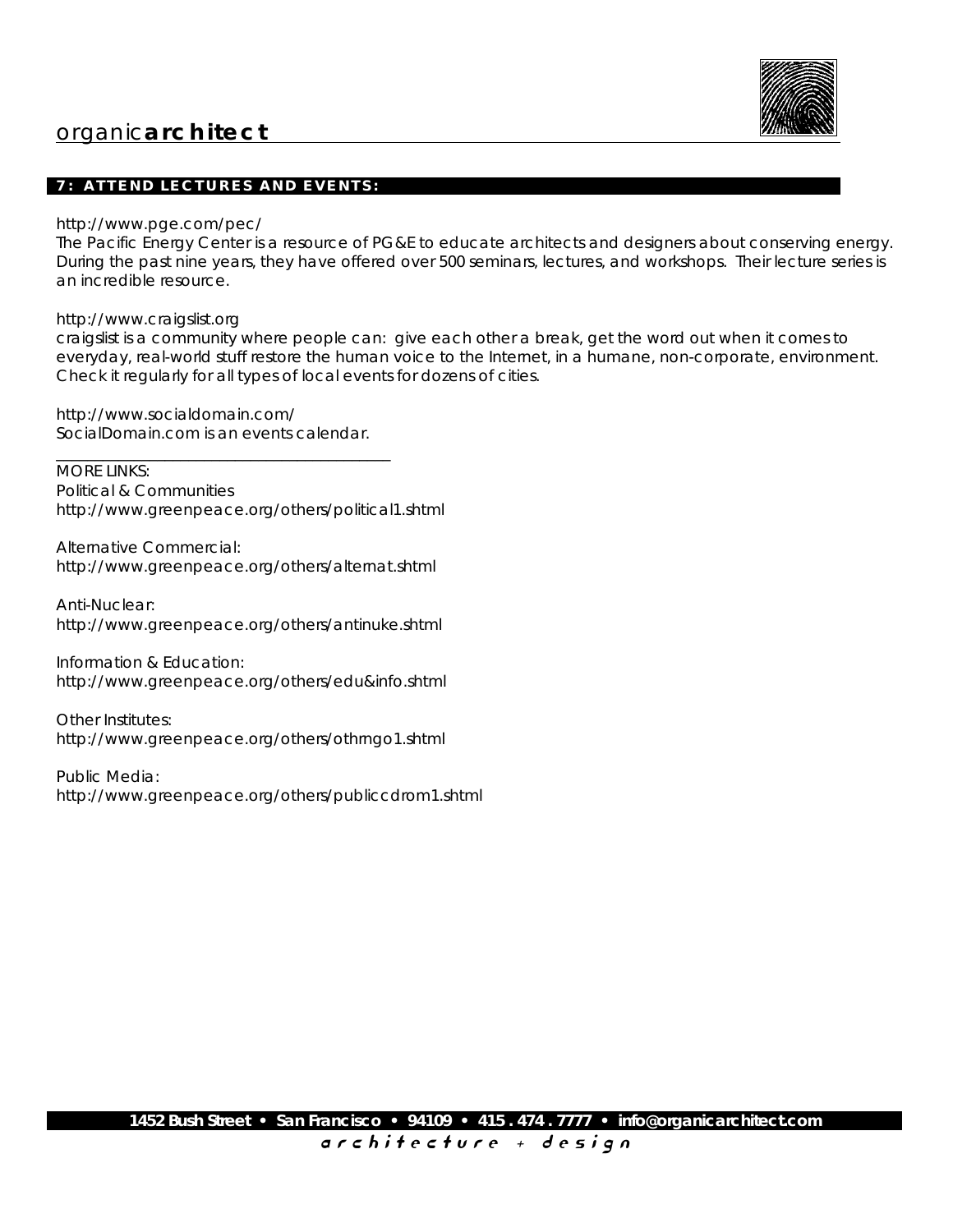

### **8: THINGS YOU CAN DO AT HOME RIGHT NOW:**

1. Use Seventh Generation products in your home & office. Seventh Generation's mission is to provide affordable, high quality, environmental products that get the job done and help keep you, your home and our planet healthy.

http://www.seventhgen.com

Marketer of environmentally friendly non-toxic household cleaners, laundry & dish products; 100% recycled, non-chlorine bleached bathroom & facial tissues, paper towels & napkins; plus recycled plastic trash bags & full-spectrum light bulbs.

2. Change your long distance carrier to Working Assets Long Distance (WALD). Working Assets makes it easy for busy people to support causes they care about. Through their sales, customers can generate donations for progressive nonprofit groups just by doing what they do every day. Best of all, it does not cost a penny more. http://www.wald.com

3. Use a canvas bag when you shop at the supermarket. Every paper bag you don't take saves trees and 3 hours of equivalent electricity. Every plastic bag you don't use stops the eventual pollution of your ground water. Plastic bags are not biodegradable, even if they say they are. They do not decompose fully. Also the ink is made up of cadmium, and is highly toxic when it is released. Supermarkets use paper that has never been recycled before and they always say "recyclable" not "recycled".

4. Wear a sweater. Instead of heating your entire house. Wear warmer clothing while you are lounging around the house.

5. Use compact fluorescent lightbulbs to save 40% on your energy and give off 20% more light.

6. Drive efficiently. Driving efficiently can save ten percent or more on fuel costs alone even if you don't reduce the number of miles you drive. If you drive less, you save even more. And what's more, driving efficiently is safer driving. Keep your car serviced.

7. Recycle / Reuse. Use both sides of the paper in your office and recycle the paper in bins when finished. Refill and reuse your ink jet and toner cartridges. Buy products that are recycled or have recycled contents. Reuse whatever you can, including aluminum pie tins, glassware, plastic cutlery and aluminum foil. Precycle: buy products with recyclable packaging.

Recycle everything, including:

| o toner cartridges             | o milk jugs                 |
|--------------------------------|-----------------------------|
| o aluminum cans                | o steel containers          |
| o newspapers                   | o organic material/cuttings |
| o telephone books              | o glass                     |
| o 2 liter plastic soda bottles |                             |

8. Use natural inks in your printers and fax machines. http://www.pneac.org/listserv/printech/e-general.html

9. Stop Junk Mail. The junk mail Americans receive in just one day is not only a nuisance, but could produce enough energy to heat a quarter of a million homes! If you saved up all the unwanted junk mail for one year, you would have the equivalent to one and a half trees, which would add up to 100 million trees every year in just the United States.

To help stop junk mail, write to:

Mail Preference Service

**1452 Bush Street • San Francisco • 94109 • 415 . 474 . 7777 • info@organicarchitect.com**

a r c h i t e c t u r e + d e s i g n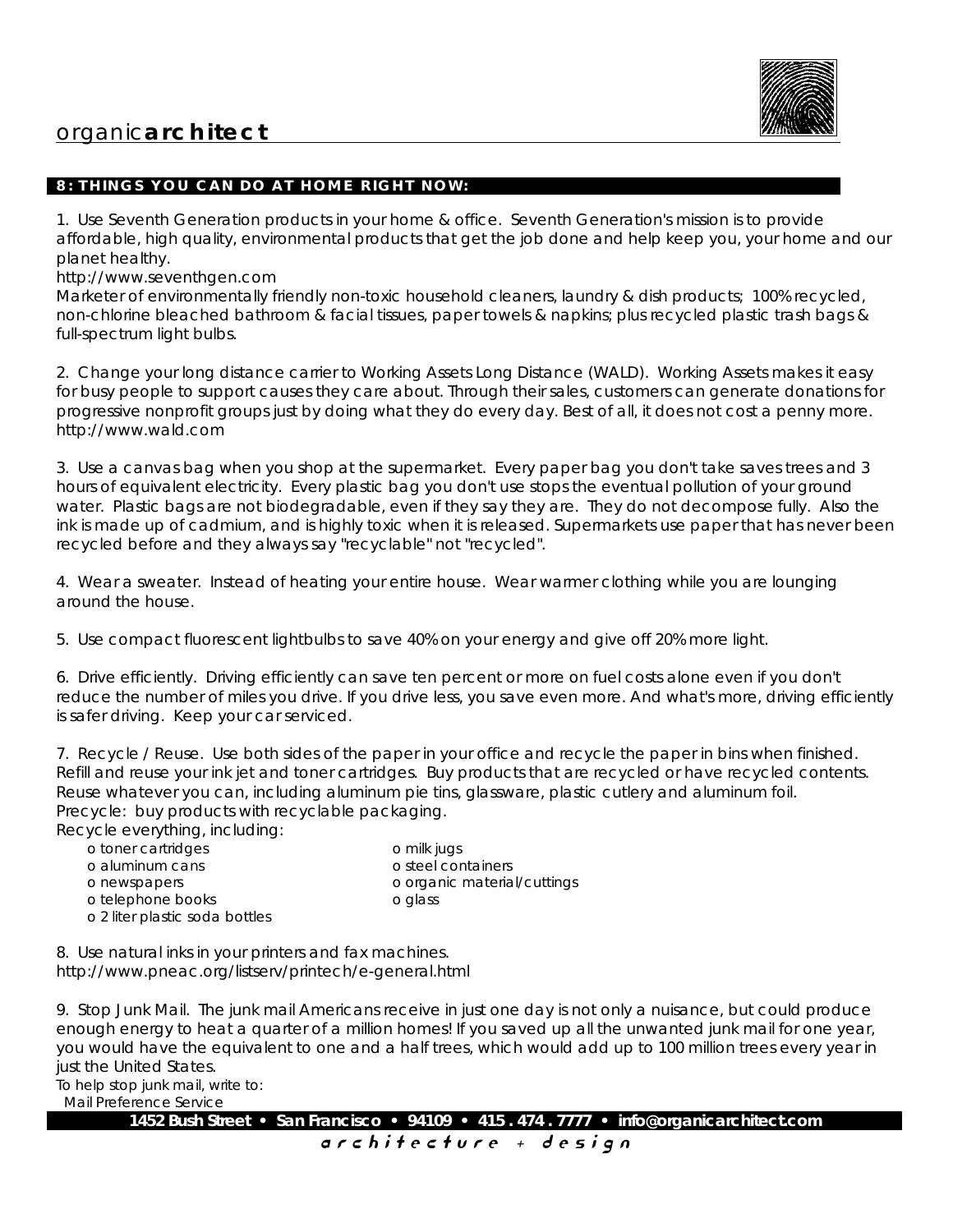

 Direct Marketing Association 11 West 42nd Street PO Box 3861 New York, NY 10163-3861 Recycle the rest of the junk mail you receive.

10. Change your Kitchen Habits. Use reusable containers for food storage instead of wrapping food in foil or plastic wrap. You can also use unbleached coffee filters, which does not produce the deadly toxin dioxin in its manufacturing. Use rags to wipe up spills instead of paper towels, and use biodegradable wax paper and bags.

11. Check your hot water heater. Hot water heaters account for about 20% of all the energy used in your home. Turn your water heater down to 130 degrees to save energy. Also, insulate your heater with a pre-fab 'blanket,' but be careful not to block off air vents on gas heaters. This can save you 7-8% of your energy usage. You can also drain 2 quarts (or 2 liters) of water from your hot water heater every 2 months from the valve at the bottom of the tank. This prevents accumulation of sediment and prolongs the life of your water heater.

12. Recharge Your Batteries. Batteries contain heavy metals, such as mercury and cadmium, which have become a major source of contamination in dump sites. They either break apart and are released into the soil or are incinerated and the deadly heavy metals are released into the air. Did you know that the average annual use of mercury in batteries is over what the government limits in dump sites by four times. Here is what you can do to help: use batteries which are rechargeable. Recycle alkaline batteries if you can. They can extract the mercury and cadmium for reuse.

13. Do not buy products from endangered animals. Over 6.5 million dolphins have been killed by tuna fisherman. Ivory purchases have made the elephant nearly extinct.

14. Never release helium ballons into the air. Fallen balloons cause the death for countless numbers of sea turtles and whales. Metallic balloons cause power outages when they get caught in power lines.

15. Use cloth diapers. Americans trash over 18 billion disposable diapers a year. Diapers take up 1% of America's landfills and they take 500 years to decompose. Cotton diapers can be reused 100 times and decompose in 1 to 6 months. These disposable diapers consume 1,265,000 metric tons of wood pulp and 75,000 metric tons of plastic. After using disposable diapers we are supposed to wash them out, only 5% of us do. Millions of tons of dirty, possibly disease-infected diapers wind up in our "sanitary" landfills. You can find cloth diapers in the local Yellow Pages.

16. Do not dump oil, grease, antifreeze, pesticides, fertilizers, paints, cleaners, and other toxic household products down the storm drain. These drains, found in the gutters on the sidewalk, are not treated by the sewage treatment plant--they go straight into our rivers, lakes, and oceans.

17. Buy in bulk. This saves on packaging and reduces the amount of industrial waste generated to make the packaging.

18. Shop for durable, long-lasting products. For example, use a metal razor instead of disposables, or a metal roasting pan instead of a disposable one.

19. Compost. Leave the grass clippings on the lawn, and start a backyard composting bin for yard clippings.

20. Reuse. Instead of throwing away furniture, appliances and clothing, look for a place to donate them.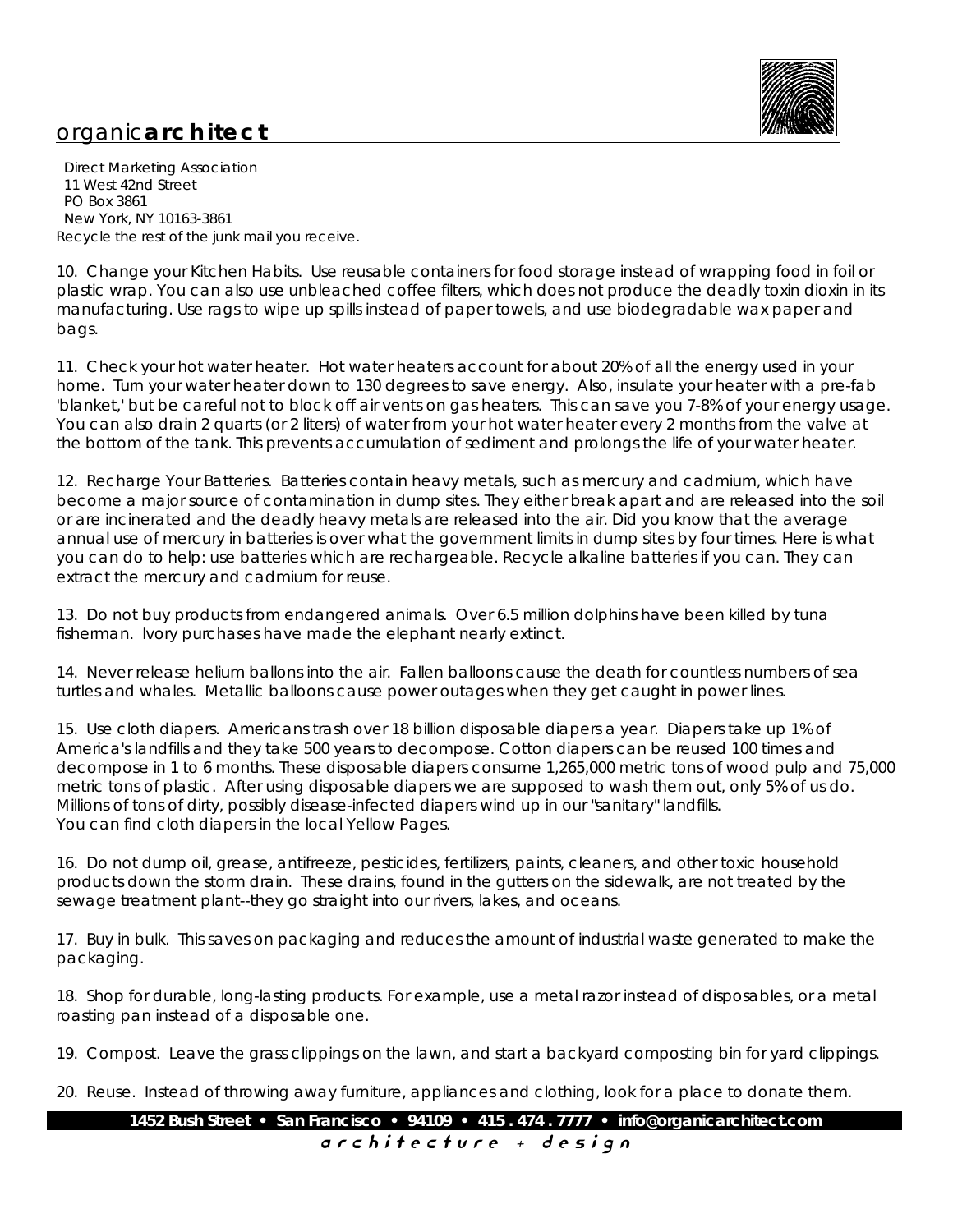

### **9: THINGS YOU CAN DO IN YOUR ARCHITECTURAL PROJECTS RIGHT NOW:**

1. Specify a Low-Flow Faucet Aerator -- By attaching one of these devices, you can reduce water flow by 50%, and the water flow will seem stronger! If only 10,000 4-person households would install low-flow aerators, 33 million gallons of water would be saved yearly.

2. Specify non-toxic and healthy paints -- Use latex paint instead of toxic oil-based paint. AFM Safecoat (http://www.afmsafecoat.com/) produces a line of healthy paints.

3. Use Low Flush Toilets -- In your household, 40% of the pure water is flushed down the toilet. You can use small plastic bottles, filled with water or stones to displace the amount of water in toilets. This will cause it to be a "low-flush toilet," or you can use a displacement bag in your tank. Both save you 1-2 gallons per flush. You can also install toilet dams which causes part of the water in your tank not to run out with the flush. If you can, 2 dams can be installed. These alterations can save you one gallon per toilet dam. With a plastic bottle you will be saving 8-16 gallons of water every day (if you flush 8 times a day), 56-112 gallons per week, and 2,900-5,800 per year. If we had 100,000 families do this simple thing, we would save 290 million to 580 million gallons a year!

4. Be aware of your showers -- If a four person family showers each day for 5-minutes, in one week they would use 700 gallons of water. This is enough water for a person to live off of for three years. You can buy either an aerated, or a nonaerated shower head which cuts your water output by 50%. The aerated is as if not more powerful than a regular shower head, it mixes air with the water. The non-aerated shower head pulses, but you get a good sprat and it can be called a "massage showerhead". With a family of four taking 5-minute showers, with a low-flow showerhead you can save at least 14,000 gallons of water a year. So if 100,000 families installed low-flow shower heads we would save 1.4 billion gallons.

5. Use Fluorescent Lighting -- Lighting results in 1/5 of the electricity consumed by the U.S. By using electricity we are contributing to global problems by making power plants and industrial business generate more polluting emissions. Using a fluorescent light bulb, which doesn't flicker or hum, is much more efficient than an incandescent bulb. They last longer and use 1/4 the amount of energy. A normal incandescent bulb lasts 750 hours but a fluorescent bulb will give off the same amount of light yet last for 7,500 to 10,000 hours with 1/3 of the wattage. Also within a fluorescent lightbulb's life time it will stop 1,000 pounds of carbon dioxide from going into the atmosphere, if it is substituted for the traditional bulb. Even though fluorescent lights are initially more expensive (around \$15) it will take 13 traditional bulbs to last for the same amount of time (figure the savings on that!). Saving you even more money a fluorescent light will cost you \$10 for electricity during its life time, whereas during the same period incandescents use up \$40. However you might want to use fluorescent lights more where you are going to be using it for long periods of time. They don't fit in some of the small lamps or covered fixtures. Here is an interesting fact. By installing a single fluorescent light bulb in 100 million households in America, you would save the energy equivalent of all of the energy that is generated by a nuclear power plant running full time, over the course of one year.

6. Use CFC free products -- Chloro Fluoro Carbons destroy the ozone layer, which protects us from harmful UV rays.

7. Instead of specifying wood floors made from pine, use bamboo, or reclaimed lumber. Pine wood comes from the clear-cutting of our forests. Bamboo is sustainably harvested by cutting the plant and not killing anything. Bamboo is also 10 times stronger than pine, and will last longer.

8. Use recycled insulation -- The Department of Health and Human Services has placed fiberglass insulation on its list of suspected carcinogens. Cellulose insulation is one attractive green alternative to the fiberglass batt insulation that typically is installed in most addition and remodeling projects today. All-Weather Insulation (800-467-0211) is one of many producers of cellulose insulation.

9. Careful demolition -- Change your notes on your demolition plans to salvage existing items for possible reuse. Windows, doors, skylights and fixtures can all be easily salvaged. Anything not reused can be sold to Whole House Building Supply (650-856-0634).

**1452 Bush Street • San Francisco • 94109 • 415 . 474 . 7777 • info@organicarchitect.com** a r c h i t e c t u r e + d e s i g n